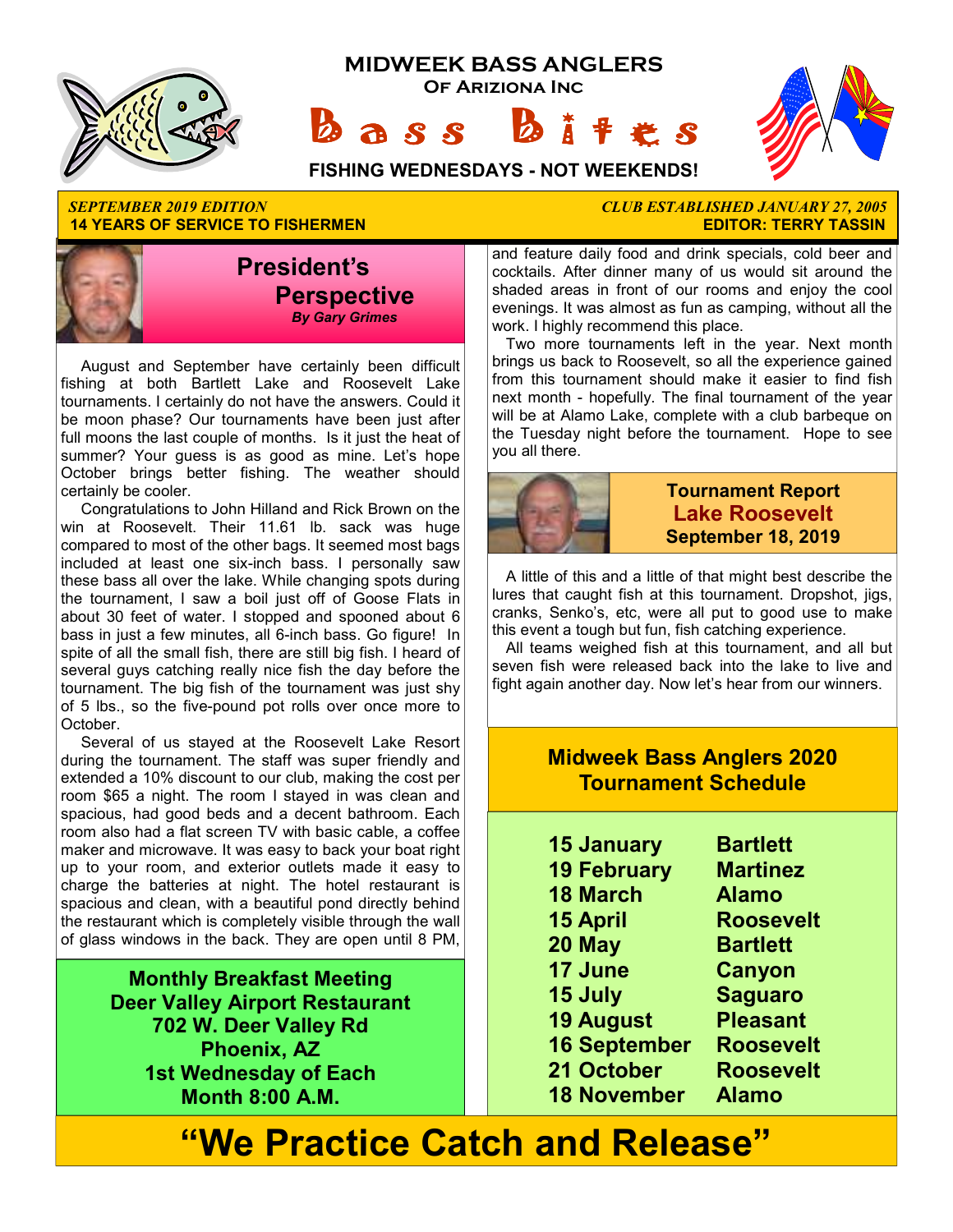### **John Hilland & Rick Brown Take 1st Place Overall and 1st Place Big Fish**

Taking home **1st Place, Team John Hilland & Rick Brown** brought to the scales the winning creel of five bass weighing 11.61 lbs. Rick's 4.90 lb bass took **1st Place Big Bass** honors for the tournament.

*John Hilland:* Thank you to Midweek Bass and the guys who work so hard behind the scenes to make this such a great group. Once again the odds were in my favor with the #1 boat draw and Rick Brown as a partner for this tournament. I had a few opportunities to get out and prefish before the tournament. Rick was busy helping his son and good friend on an elk hunt so I hit the lake solo.

Tuesday I ran from river to river, shallow to deep trying to find something that might be a pattern. I ended up in the Tonto end of the lake where I found more than one fish that I put in the boat on the same bait. I made a plan to make that the first stop on tournament day; I filled Rick in on what I had found and he agreed. We made the run tournament morning and started fishing topwater and small reaction baits with no luck. We switched over to flipping the brush and trees which had produced for me the day before. It wasn't long and Rick had one on and in the boat, a few casts later and Rick had another one. At this point my net skills were on point. Rick's next fish wasn't so lucky. Once Rick had it in the boat I put the cull tag on and Rick let go, the fish hit the deck bounced once and went back in the lake with the cull tag in my hand. A few hours later Rick yelled for the net and I scooped up what would be our best fish and big fish of the tournament.

All of our fish came from the Tonto flipping with white jigs and Chigger Craws along with a few hitting small swimbaits. Rick was able to fine tune what I found and really put on a clinic on how to put them in the boat. Hope to see you all next month.

*Rick Brown:* I had the good fortune of going fishing with John Hilland. In talking with John before the tournament, he told me we were heading for the trees to go fishing. I said "Hell Yeah". Tournament morning, we tried top water and reaction baits for awhile with no

### **Next Meeting - Next Tournament**

Our next club meeting for 2019 is scheduled for **Wednesday, 2 October** starting at 8:00 AM, at **Deer Valley Airport Restaurant** (one mile north off I-101 at the intersection of 7th Ave & Deer Valley Road). We hope you will come early and have breakfast together.

The next club points tournament is scheduled for **Lake Roosevelt** on **16 October 2019.** Club headquarters and weigh-in location will be announced. Tournament hours: **Safe Light to 3:00 PM.**



*1st Place Rick Brown & John Hilland* 

takers. I switched to a Watermelon Candy Chigger Craw and caught 2 fish that were right on the bank. After working that over with no other takers we went back to working the trees and brush. We were seeing a lot of shad around us so I switched to a white Hula Grub and soon we had another one in the boat, at least for a minute. I was holding the fish, when John went to clip the culling strap and I thought he had it, I was wrong. I let go of the fish, it bounced once off the deck and into the water. Totally my mistake; I obviously should have never let it go until he said he had it. We laughed and joked about it most of the day, of course all the time we were hoping it didn't hurt us in the end. The bites were few and far between. Around 10 AM, as I worked that white Hula Grub thru the brush, I caught a nice one at 4.9 lbs. Soon after that we managed a couple more fish and completed our limit. Thanks to Hilland for the great prefishing work and finding us fish to go after; I was just the lucky guy that got to fish with him. Thanks to the Tournament Crew for the perfect job as always.

### **Steve Grier & Lowell Tucker Stick To Plan And Win 2nd Place Overall**

In **2nd Place** Team **Steve Grier & Lowell Tucker** weighed five bass for a total weight of 9.69 lbs.

**Steve Grier:** I enjoyed fishing with Lowell Tucker; we had a good day on the water and learned a few things together. Prior to the tournament I located one spot that didn't have a lot of fish bites but did seem to have bigger fish biting.

We decided to start there and work to get a limit. It proved to be a good decision. We caught 2 fish early on small white swimbaits around shallow brush and 3 more fish in 15 to 25 feet of water on Carolina Rigs, Texas Rigs and Drop Shots. We had a limit by 8:30. The better fish, 2-1/2, 2-1/2 and 2 pounders, were caught on structure. Baits were watermelon candy baby brush hog, watermelon candy Zoom trick worm, and green craw 5150 worm.

We decided to stay rather then run to other areas thinking there might be one more good bite to put us over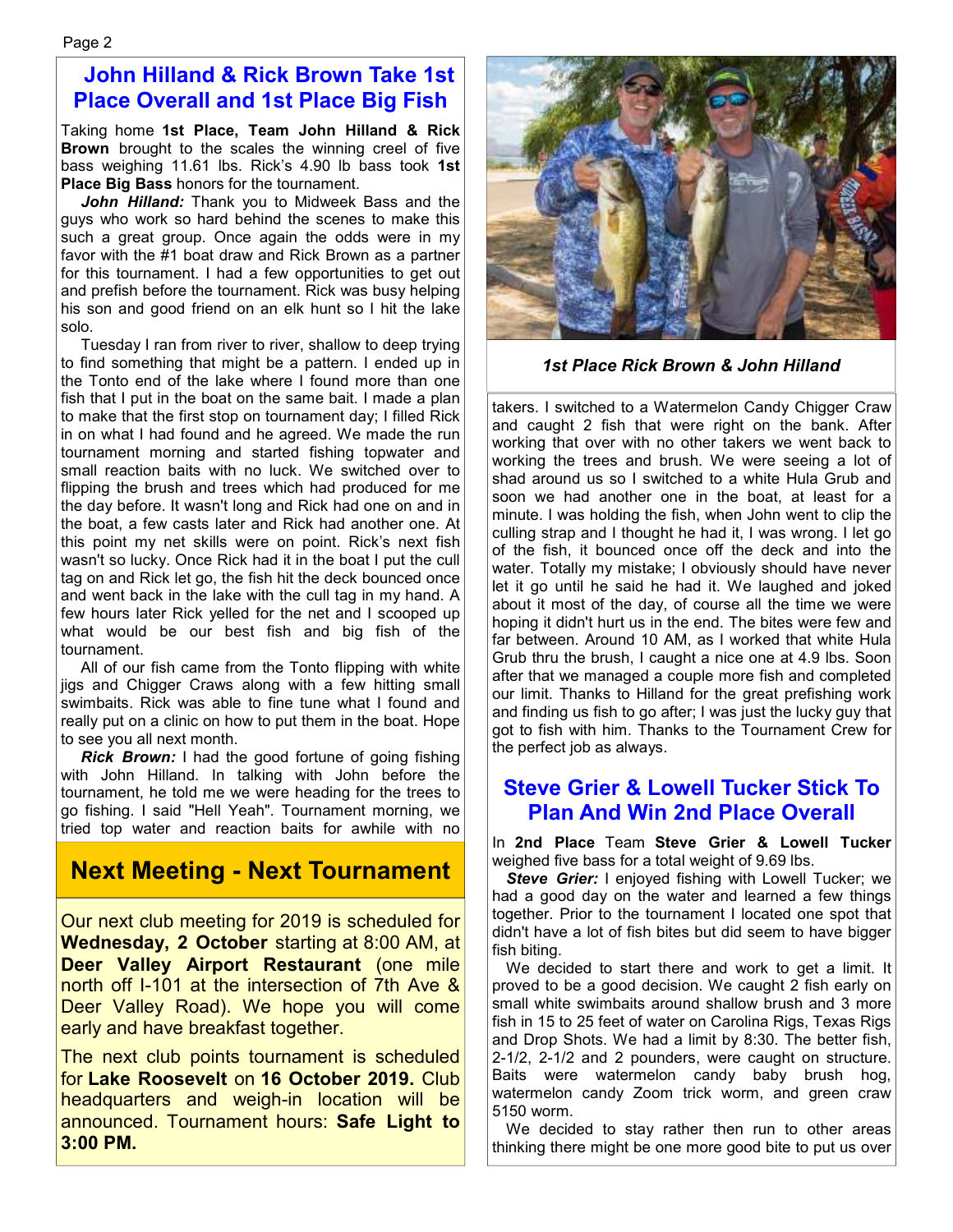

#### *2nd Place Steve Grier & Lowell Tucker*

the top. We worked different sections, baits and depths for the rest of the day and caught 2 more small keepers but didn't get that one more good bite. All in all, we had a successful day and a lot of fun.

#### **Tony Medina & Howard Thomas Fish Windy Hill For 3rd Place**

Team **Tony Medina & Howard Thomas** weighed five bass for 7.89 pounds and took home **Third Place** honors.

*Tony Medina:* I went to Roosevelt a week before the tournament with my old friend Tommy and we got a taste of how tough it was going to be to get a limit. We ran the lake and only had three small fish to show for our efforts.

On tournament day I had drawn Howard Thomas. I told him how difficult it was going to be, so we brought plenty of rods and lots of baits. On our day before the tournament we found how hard it was going to be to get a five fish limit. We only caught two fish pre-fishing.

We pretty well threw every rod trying to find something that would work, and as it always happens, you finally settle on the old faithful, dropshot.

On tournament day we pretty much stayed around the



*3rd Place Howard Thomas & Tony Medina*

Windy Hill area and down around the dam where we were able to catch a limit. Our Morning Dawn worm did most of our catching in about twenty feet of water.

We ended up with 8.14 lbs when we weighed our fish. At the weigh-in when they first looked at our catch they said we only had four fish. They couldn't see the 'rat' we couldn't cull. I had a nice one on and lost him at the boat. But we were both surprised that we finished in third place despite our one 'rat'.

Congratulations to the winners and thanks to the weighin crew for another fine job. I am looking forward for the rematch next month back at Rosie.

### **Team Paul Ojala & Tom Atherton Fish On Top For 4th Place**

Taking home **4th Place,** Team **Paul Ojala & Tom Atherton** weighed five fish for a total weight of 7.62 pounds. Tom's 2.79 lb bass took **2nd Place Big Bass**  honors.

**Tom Atherton:** First, I would like to thank Gary Martlage, and Terry Tassin, for finding me a boater, after my original boater had to back out with boat problems. Second, I would like to thank Paul Ojala for stepping up to fill the boater spot. Congratulations to John and Rick on the  $1<sup>st</sup>$  Place win and Big Fish of the tournament.

Paul, nor I, had time to pre-fish and didn't know where to begin. Paul decided to go to the Tonto Creek end of the lake, where we caught fish early, on chartreuse/white Buzz-Baits, and red, and green Texas rigged worms. We also caught one bass on a white spinner bait, culling out a smaller one. I caught the Second Place Big Fish on a Buzz Bait, up in the Tonto Creek end of the lake, in about 8 feet of water.



*4th Place Paul Ojala & Tom Atherton* 

### **Vern Ridgway & David Sapyta Mix It Up For 5th Place**

A five fish bag weighing 7.58 lbs was enough to earn Team **Ridgway & Sapyta** the **5th Place** money. *Vern Ridgway:* Congrats go out to John and Rick for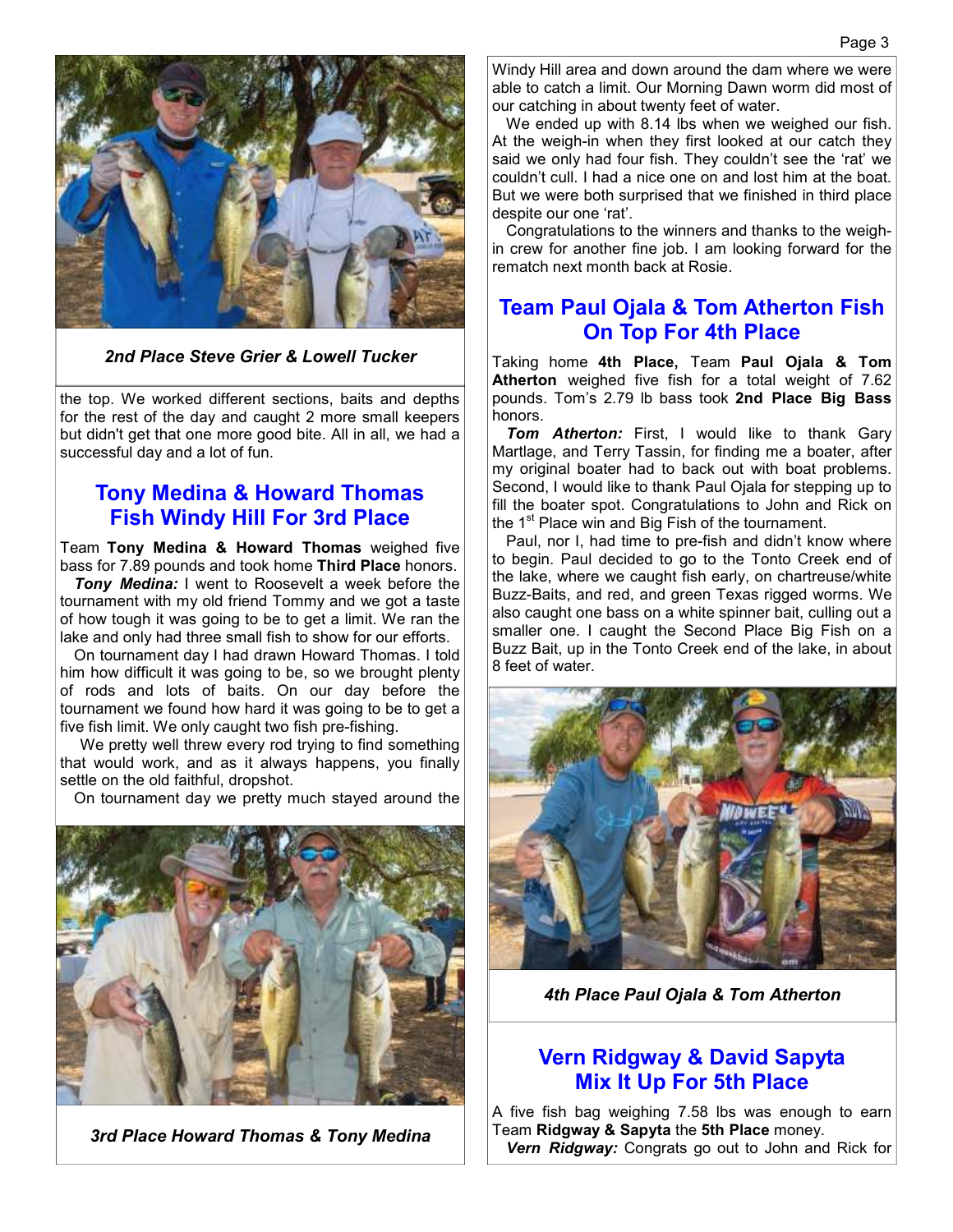Page 4



*5th Place David Sapyta & Vern Ridgway* 

placing first and as usual the weigh-in crew did another outstanding job of moving the fish and guys through the scales. I had the pleasure of drawing Dave Sapyta as my boat partner; he worked very hard as our fishing plan fell into place. What was our plan; of course it was to cover as much water as possible throwing reaction baits.

We started in the Salt end of the lake and worked our way to the dam; then returned to our starting point from the morning and did it again. We lost not one but 3 big fish that would have helped the cause, but that's why it's called fishing and not catching.

In addition to reaction baits, the Shaky Head played a key roll as well as the Senko and top water popper baits. Time went very fast and next thing we knew, we had only 12 minutes to get to the scales. It was a good day on the water.

### **Team Gary Senft & Kevin Russell Go Big For 6th Place**

Team **Tom Gary Senft & Kevin Russell** weighed five bass for 7.53 pounds and took home **6th Place** honors.

*Gary Senft:* First off congratulations to John and Rick for the 1<sup>st</sup> Place overall win and 1<sup>st</sup> Place Big Fish. You did your home work. Prefish on Tuesday was good for us on the main lake, so we started there and stayed there. We started out real slow at the dam throwing big top water baits, but no takers. I went to a Whopper Plopper and caught two of our best fish on that. That bite died pretty fast for us. We then went to plastic drop shot and Texas rigs and Senkos till we finished the day. I can tell you the bite changed a lot from prefish Tuesday to tournament day on Wednesday. A high area pressure came in Wednesday mid-morning which caused the fish

#### **Tournament Statistics**

Sixty men fished 7 hours each, bringing 135 bass to the scales for a total weight of 176.87 pounds with a 2.94 pound average total catch per fisherman. The average weight of each fish was 1.31 lbs. All but seven fish were released back into the lake after weigh-in to fight again another day. *7th Place Greg Utton & Lannes Brock*

not to bite very well; we really had to work for them.

*Kevin Russell:* I was paired with Gary Senft in Boat #7. We caught all of our fish on the main lake between Windy Hill and Cholla launch ramp. We were fishing shallow where bass were eating dragon-flies. We maximized on opportunities when bass were busting shad by throwing dropshots into the melee while probing deep structures along the route of shallow coves. We also threw drop shots into any missed top water boils which proved effective.

### **Lannes Brock & Greg Utton Work Various Baits For 7th Place Overall Finish**

**Team Lannes Brock & Greg Utton** weighed five bass for a total weight of 7.28 lbs.

*Greg Utton:* Congratulations to John Hilland and Rick Brown. Over 11 pounds on a tough day is impressive. Can't wait to hear how they did it. Special thanks to the weigh-in team. Midweek Bass tournaments are the best run tournaments of any of the other local clubs that I know of.

This was my first time to fish with Lannes Brock in his new 2019 Nitro. It was a real treat to fish with Lannes. He is a Senko specialist and he really knows his craft and how to put them to work.

We started out the day on a point on the Salt end with lots of bushes in 2 to 4 feet of water. We first tried some top-water baits and had some strikes. I lost one at the boat using a Whopper Plopper. I decided to try some 2.8 Keitech swim baits using small crappie head hooks as something I could get through all the trees with fewer snags. I immediately got three fish in the boat and Lannes got really hot. We were off to the races. By 8:30 we were culling to get rid of our "taco size bass". Even a drop shot using small Shad style baits was working.

Lannes kept pulling more Senko bass into the boat the rest of the morning and we culled out almost all of our small bass. I decided I had to try the Senkos some more so I put a 5" tan colored Senko on a 1/8 oz. wacky hook. I cast it beside a bush in 2 feet of water and immediately

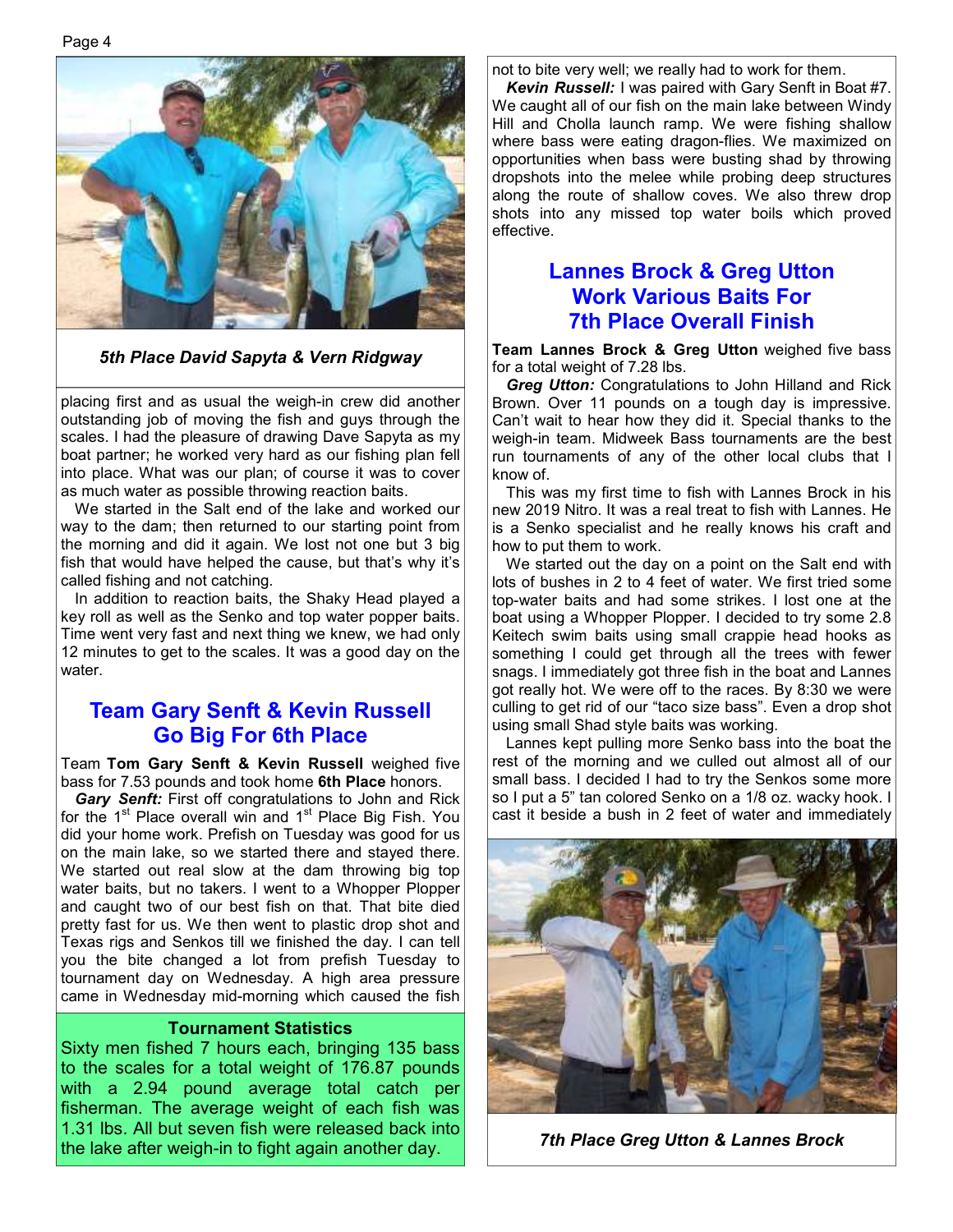got hammered by our biggest fish for the tournament.

It was a great day. Beautiful weather, great partner, and enough quality fish to make it fun. What more can you ask for. I can't wait for the next Roosevelt tournament next month.

### **Team Jeff Mason & Gene Turner Take 8th Place**

Five fish weighing 7.15 lbs was enough to earn Team **Jeff Mason & Gene Turner** the **8th Place** money.

Jeff Mason: Congrats to John and Rick on a very tough day at Roosevelt. They both are definitely on a roll. I enjoyed fishing with my partner Gene Turner both prefishing on Tuesday and the tournament on Wednesday. We had our limit at 8:30 with Gene catching four of those fish doing most of the damage on a Whopper Plopper. We fished from the dam to the Salt end and we were able to cull three of those fish with a drop shot after 8:30. Looking forward to fishing with Gene again.



*8th Place Jeff Mason & Gene Turner* 

### **0.64 Pound Crappie Wins Goon Fish Prize for Team Todd Gentner & Jeff Mabry**



*Goon Fish Pot - Todd Gentner & Jeff Mabry (NS) 0.64 Crappie = \$100 Prize* 

#### **A Little Humor**

\* All eyes were on the radiant bride as her father escorted her down the aisle. They reached the altar and the waiting groom. The bride kissed her father and placed something in his hand. The guests in the front pews responded with ripples of laughter. Even the priest smiled broadly. As her father gave her away in marriage, the bride gave him back his credit card.

#### - - - - - - - - - - - - - - - - - - - -

\* Women and cats will do as they please, and men and dogs should relax and get used to the idea.

#### - - - - - - - - - - - - - - - - - - -

Three friends from the local congregation were asked, "When you're in your casket, and friends and congregation members are mourning over you, what would you like them to say?" Artie said, "I would like them to say I was a wonderful husband, a fine spiritual leader, and a great family man." Eugene said, "I would like them to say I was a wonderful teacher and servant of God who made a huge difference in people's lives." Al said, "I'd like them to say, 'Look, he's moving!'"

- - - - - - - - - - - - - - - - - - - - - -

\* Mr. Smith climbs to the top of Mt. Sinai to get close enough to talk to God. Looking up, he asks the Lord. "God, what does a million years mean to you?" The Lord says, "A minute." Smith asks, "And what does a million dollars mean to you?" The Lord says, "A penny." Smith asks, "Can I have a penny?" The Lord says, "In a minute."

- - - - - - - - - - - - - - - - - - - -

\* John was on his deathbed and gasped pitifully, "Give me one last request, dear," he said. "Of course, John," his wife said softly. "Six months after I die," John said, "I want you to marry Bob." "But I thought you hated Bob," she said. With his last breath John said, "I do!"

#### - - - - - - - - - - - - - - - - - - - -

\* A man goes to see the Rabbi. "Rabbi, something terrible is happening and I have to talk to you about it." The Rabbi asked, "What's wrong?" The man says, "My wife is going to poison me." The Rabbi, very surprised by this, asks, "How can that be?" The man then says, "I'm telling you, I'm certain she's going to poison me. What should I do?" The Rabbi then says, "Tell you what. Let me talk to her, I'll see what I can find out and I'll let you know." A week later the Rabbi calls the man. He says, "I spoke to your wife on the phone for three hours. You want my advice?" The man said, "Yes" and the Rabbi said, "Take the poison."

- - - - - - - - - - - - - - - - - - - -

 I was always taught to respect my elders, but it keeps getting harder to find one.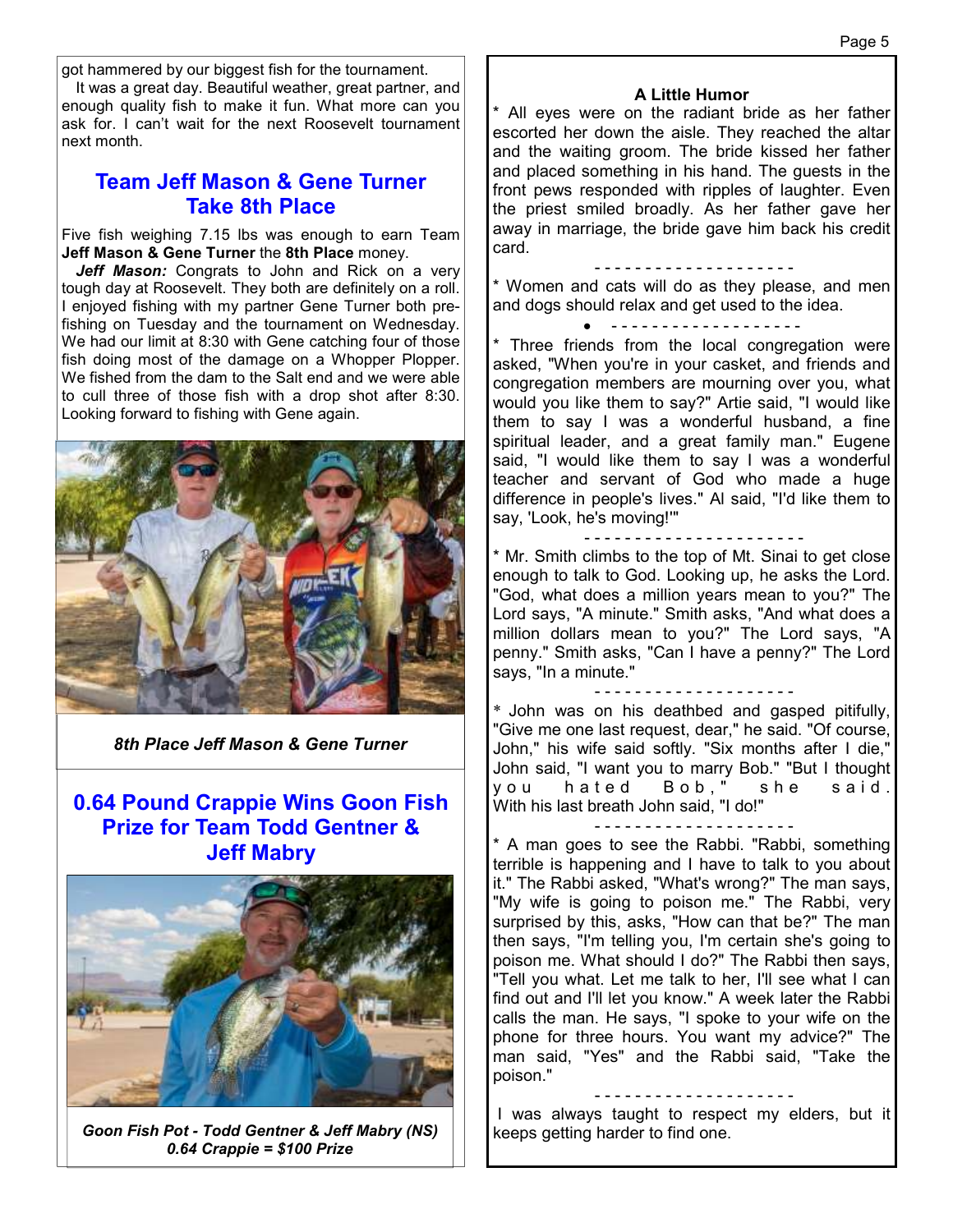

#### **Weighing-In**  *By Gary Martlage*  **Tournament Director**

Another tournament in the books, as 60 of Midweek's finest braved the heat for (hopefully) one last time. I thought fishing was great, but the catching was nonexistent. I do believe this tournament has to be one of the worst weights in years on Roosevelt. However, I think the bags will vastly improve next month.

I think our weigh-in crew did an excellent job, especially after the batteries were replaced in the scale. One thing I would ask of you guys, since we are going to fish Roosevelt again, is try to drive your fish down to the lake, as I didn't see anyone doing that. I will try to get some coangler volunteers to help out also with their trucks, since they are not hooked up to boats.

As always, the club is the best bass club in the state. Any volunteers or any suggestion for improvement is always appreciated. It's YOUR club, let's keep it that way!

#### **Money Matters**  *By John Reichard*  **Treasurer**

Greetings from your treasurer: Congratulations to all who competed in this month's tournament at Roosevelt. Hope you all had a great time. Since no one won the 5 lb pot, next month's pot should be worth around \$2200.

I remember the last big pot that included back pay from the first of the year which is now a possibility for this pot if not won next month. Good luck to all of you!

## **Paraprosdokians**

Paraprosdokians are figures of speech in which the latter part of a sentence or phrase is surprising or unexpected; frequently humorous. Winston Churchill loved them.

1. Where there's a will, I want to be in it.

2. The last thing I want to do is hurt you. But it's still on my list.

3. Since light travels faster than sound, some people appear bright until you hear them speak.

4. If I agreed with you, we'd both be wrong.

5. We never really grow up, we only learn how to act in public.

6. War does not determine who is right - only who is left.

7. Knowledge is knowing a tomato is a fruit. Wisdom is not putting it in a fruit salad.

8. To steal ideas from one person is plagiarism. To steal from many is research.

9. I didn't say it was your fault, I said I was blaming you.

10. In filling out an application, where it says, 'In

case of emergency, Notify: 'I put 'DOCTOR'.

11. Women will never be equal to men until they can walk down the street with a bald head and a beer gut, and still think they are sexy.

12. You do not need a parachute to skydive. You only need a parachute to skydive twice.

13. I used to be indecisive. Now I'm not so sure. 14. To be sure of hitting the target, shoot first and

call whatever you hit the target.

15. Going to church doesn't make you a Christian any more than standing in a garage makes you a car.

16. You're never too old to learn something stupid. 17. I'm supposed to respect my elders, but it's getting harder and harder for me to find one now.

## **How to start a fight with your wife**

One year, I decided to buy my mother-in-law a cemetery plot as a Christmas gift. The next year, I didn't buy her a gift. When she asked me why, I replied, "Well, you still haven't used the gift I bought you last year!" And that's how the fight started.

My wife was hinting about what she wanted for our upcoming anniversary. She said, "I want something shiny that goes from 0 to 165 in about 2 seconds." I bought her a bathroom scale.

And then the fight started.

My wife was standing nude, looking in the bedroom mirror. She was not happy with what she saw and said to me, "I feel horrible; I look old, fat and ugly. I really need you to pay me a compliment." I replied, "Your eyesight's damn near perfect."

And then the fight started.

I rear-ended a car this morning - the start of a REALLY bad day! The driver got out of the other car, and he was a Dwarf! He looked up at me and said "I am not happy!" So I said, "Well, which one are you then?" That's how the fight started.

My wife and I were watching Who Wants To Be A Millionaire while we were in bed. I turned to her and said, "Do you want to have sex?" "No", she answered. I then said, "Is that your final answer?" She didn't even look at me this time, simply saying, "Yes". So I said, "Then I'd like to phone a friend."

And that's when the real fight started.

#### *FISHERMAN'S HOROSCOPE* **Libra (Sep 23-Oct 23) - The Fish Scales**

Both in your daily life and in fishing, your life has served as a beacon to others - much like a lighthouse warning people off the rocks.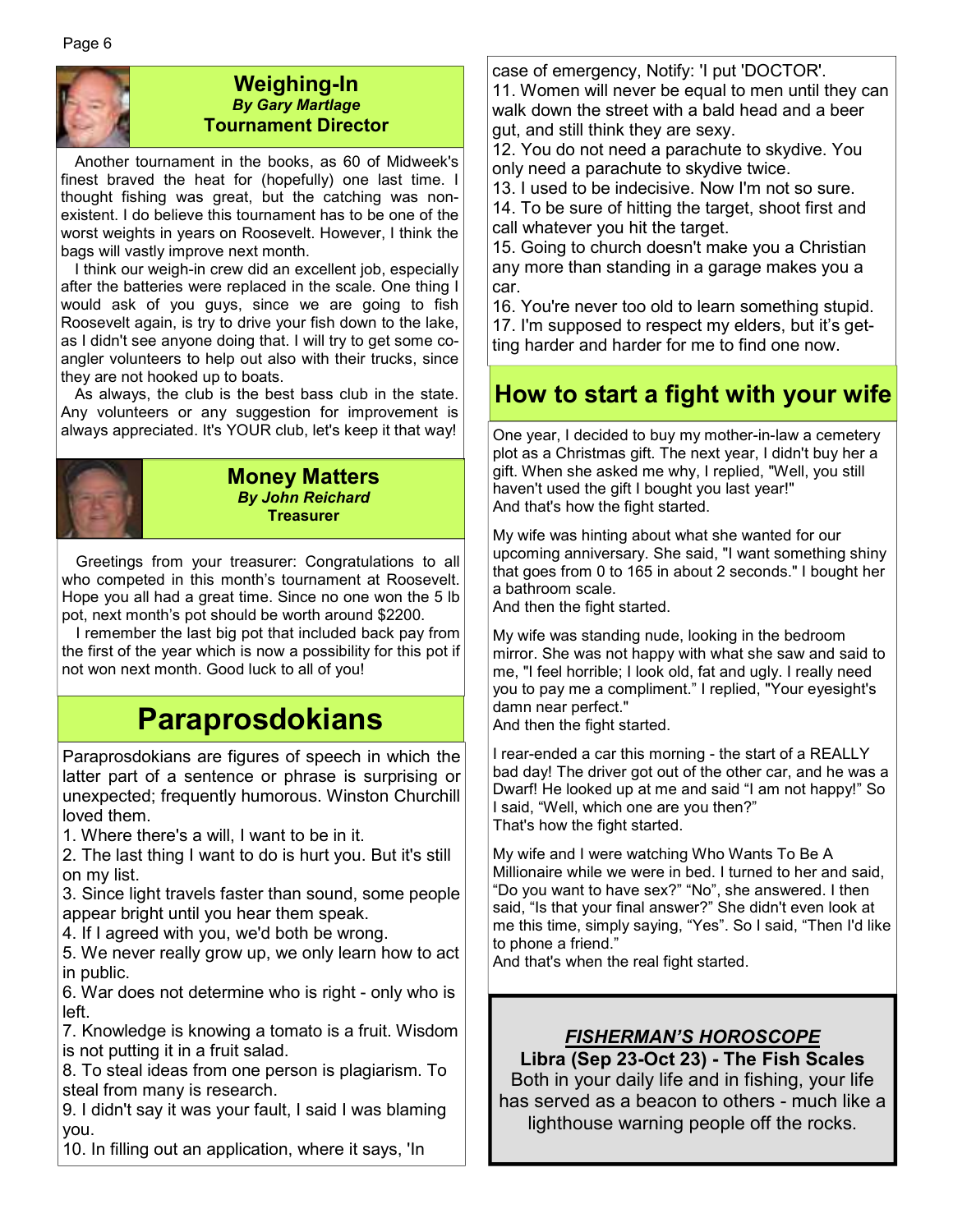